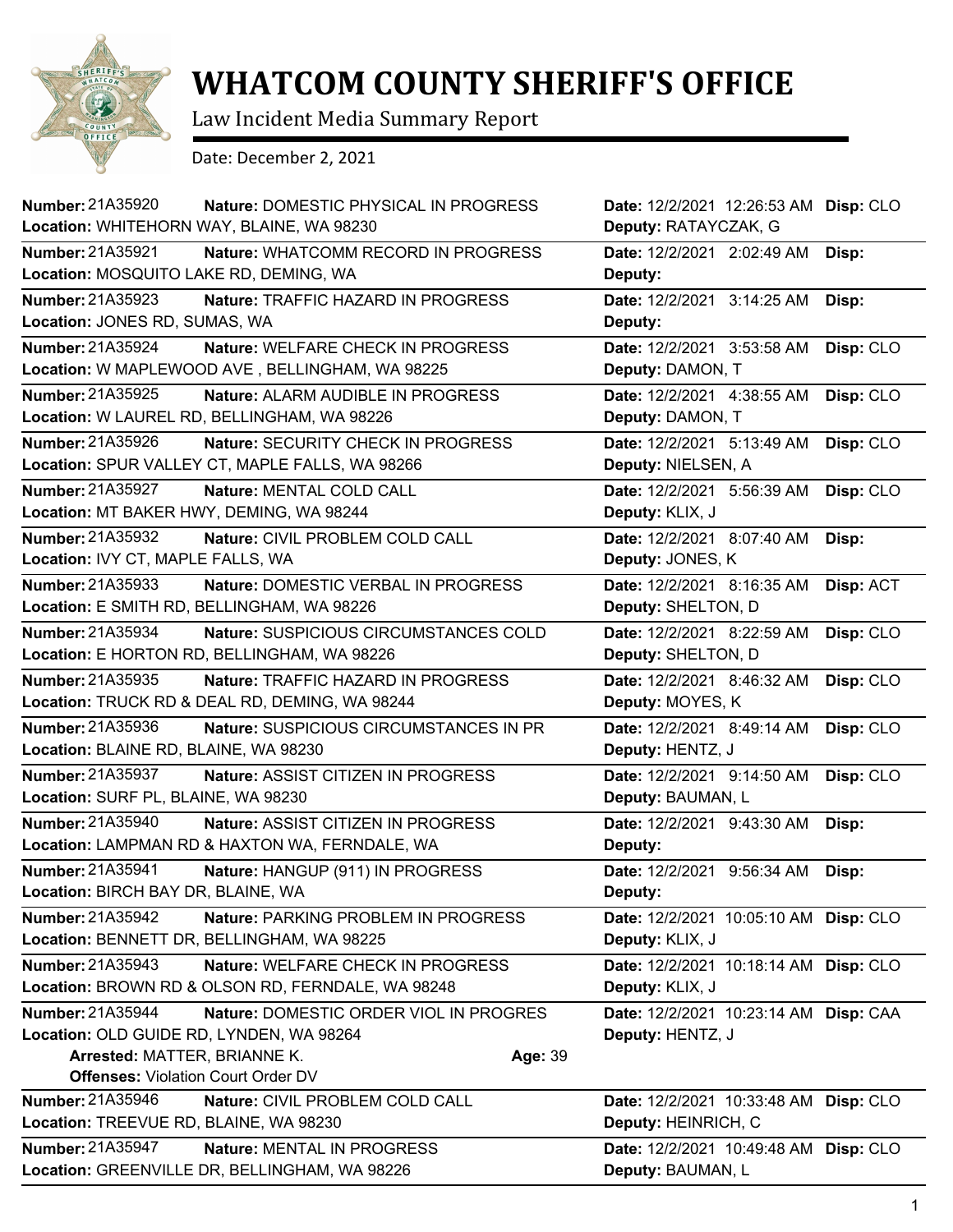|                                            | Nature: SERVE PAPERS IN PROGRESS                | Date: 12/2/2021 11:10:00 AM Disp: INF   |
|--------------------------------------------|-------------------------------------------------|-----------------------------------------|
| Location: JAMES ST, BELLINGHAM, WA 98225   |                                                 | Deputy: BOYD, M                         |
| Number: 21A35950                           | Nature: Not available.                          | Date: 12/2/2021 11:06:20 AM Disp:       |
| Location: W ILLINOIS ST, BELLINGHAM, WA    |                                                 | Deputy: KLIX, J                         |
| <b>Number: 21A35952</b>                    | Nature: SERVE WARRANT IN PROGRESS               | Date: 12/2/2021 11:26:15 AM Disp: CLO   |
| Location: OLD GUIDE RD, LYNDEN, WA 98264   |                                                 | Deputy: HENTZ, J                        |
| <b>Number: 21A35953</b>                    | Nature: ASSIST AGENCY IN PROGRESS               | Date: 12/2/2021 11:35:14 AM Disp:       |
| Location: PACIFIC HW, BLAINE, WA           |                                                 | Deputy: JONES, D                        |
| <b>Number: 21A35954</b>                    | Nature: MVA NON BLKING/NON INJURY COLD          | Date: 12/2/2021 12:25:06 PM Disp:       |
| Location:                                  |                                                 | Deputy: MOYES, K                        |
| <b>Number: 21A35955</b>                    | Nature: BURGLARY COLD CALL                      | Date: 12/2/2021 12:28:09 PM Disp: CLO   |
| Location: ALDRICH RD, BELLINGHAM, WA 98226 |                                                 | Deputy: KLIX, J                         |
| <b>Number: 21A35956</b>                    | Nature: NEIGHBORHOOD DISPUTE COLD CALL          | Date: 12/2/2021 12:53:57 PM Disp:       |
| Location: ALDERGROVE RD, FERNDALE, WA      |                                                 | Deputy: WRIGHT, M                       |
| Number: 21A35957                           | Nature: WATCH FOR IN PROGRESS                   | Date: 12/2/2021 12:56:11 PM Disp:       |
| Location: VISTA DR & BAY RD, FERNDALE, WA  |                                                 | Deputy:                                 |
| Number: 21A35958                           | Nature: DOMESTIC PHYSICAL IN PROGRESS           | Date: 12/2/2021 1:02:56 PM<br>Disp: CAA |
| Location: BIRCH BAY DR, BLAINE, WA 98230   |                                                 | Deputy: JONES, D                        |
| Arrested: PRITCHETT, BRIAN B.              |                                                 | Age: 43                                 |
| <b>Offenses: Assault 4th</b>               |                                                 |                                         |
| Number: 21A35960                           | Nature: SUSPICIOUS CIRCUMSTANCES IN PR          | Date: 12/2/2021 1:19:23 PM<br>Disp: CLO |
| Location: E BADGER RD, EVERSON, WA 98247   |                                                 | Deputy: JONES, K                        |
| <b>Number: 21A35961</b>                    | Nature: FIGHT IN PROGRESS                       | Date: 12/2/2021 1:23:17 PM<br>Disp:     |
| Location: E BADGER RD, EVERSON, WA         |                                                 | Deputy:                                 |
| <b>Number: 21A35963</b>                    | Nature: MENTAL IN PROGRESS                      | Date: 12/2/2021 1:39:47 PM<br>Disp: CLO |
| Location: DAHLBERG RD, FERNDALE, WA 98248  |                                                 | Deputy: BAUMAN, L                       |
| Number: 21A35964                           | <b>Nature: WATCH FOR IN PROGRESS</b>            | Date: 12/2/2021 1:41:59 PM<br>Disp:     |
|                                            |                                                 |                                         |
|                                            | Location: GRANDVIEW RD & VISTA DR, FERNDALE, WA | Deputy:                                 |
| Number: 21A35965                           | Nature: PROPERTY FOUND COLD CALL                | Date: 12/2/2021 2:02:25 PM<br>Disp: INF |
| Location: TIMOTHY CT, BELLINGHAM, WA 98226 |                                                 | Deputy: WOOD, B                         |
| Number: 21A35968                           | Nature: ASSIST CITIZEN IN PROGRESS              | Date: 12/2/2021 2:26:42 PM<br>Disp: CLO |
| Location: GRAND AVE, BELLINGHAM, WA 98225  |                                                 | Deputy: JOHNSON, I                      |
| Number: 21A35970                           | Nature: VANDALISM COLD CALL                     | Date: 12/2/2021 2:53:07 PM<br>Disp: ACT |
|                                            | Location: W LAUREL RD, BELLINGHAM, WA 98226     | Deputy: JOHNSON, I                      |
| Number: 21A35971                           | Nature: ASSIST AGENCY IN PROGRESS               | Date: 12/2/2021 2:51:52 PM<br>Disp:     |
| Location: BEACH AV, LUMMI ISLAND, WA       |                                                 | Deputy:                                 |
| Number: 21A35972                           | Nature: WELFARE CHECK IN PROGRESS               | Date: 12/2/2021 2:59:31 PM<br>Disp: CLO |
| Location: BAYSHORE DR, BLAINE, WA 98230    |                                                 | Deputy: WRIGHT, M                       |
| Number: 21A35973                           | Nature: SUSPICIOUS PERSON IN PROGRESS           | Date: 12/2/2021 3:08:15 PM<br>Disp:     |
|                                            | Location: PEACEFUL VALLEY DR & KENDALL RD, WA   | Deputy: RATHBUN, R                      |
| Number: 21A35974                           | Nature: ALARM AUDIBLE IN PROGRESS               | Date: 12/2/2021 3:11:55 PM<br>Disp:     |
| Location: LOOMIS TRAIL RD, BLAINE, WA      |                                                 | Deputy:                                 |
| Number: 21A35975                           | Nature: VEHICLE RECOVERY IN PROGRESS            | Disp: CLO<br>Date: 12/2/2021 3:12:58 PM |
| Location: KLINE RD, BELLINGHAM, WA 98226   |                                                 | Deputy: WOOD, B                         |
| Number: 21A35976                           | Nature: REFER TO WSP IN PROGRESS                | Date: 12/2/2021 3:17:19 PM<br>Disp:     |
|                                            | Location: MT BAKER HW & EVERSON GOSHEN RD, WA   | Deputy:                                 |
| <b>Number: 21A35977</b>                    | Nature: WATCH FOR IN PROGRESS                   | Date: 12/2/2021 3:17:39 PM<br>Disp:     |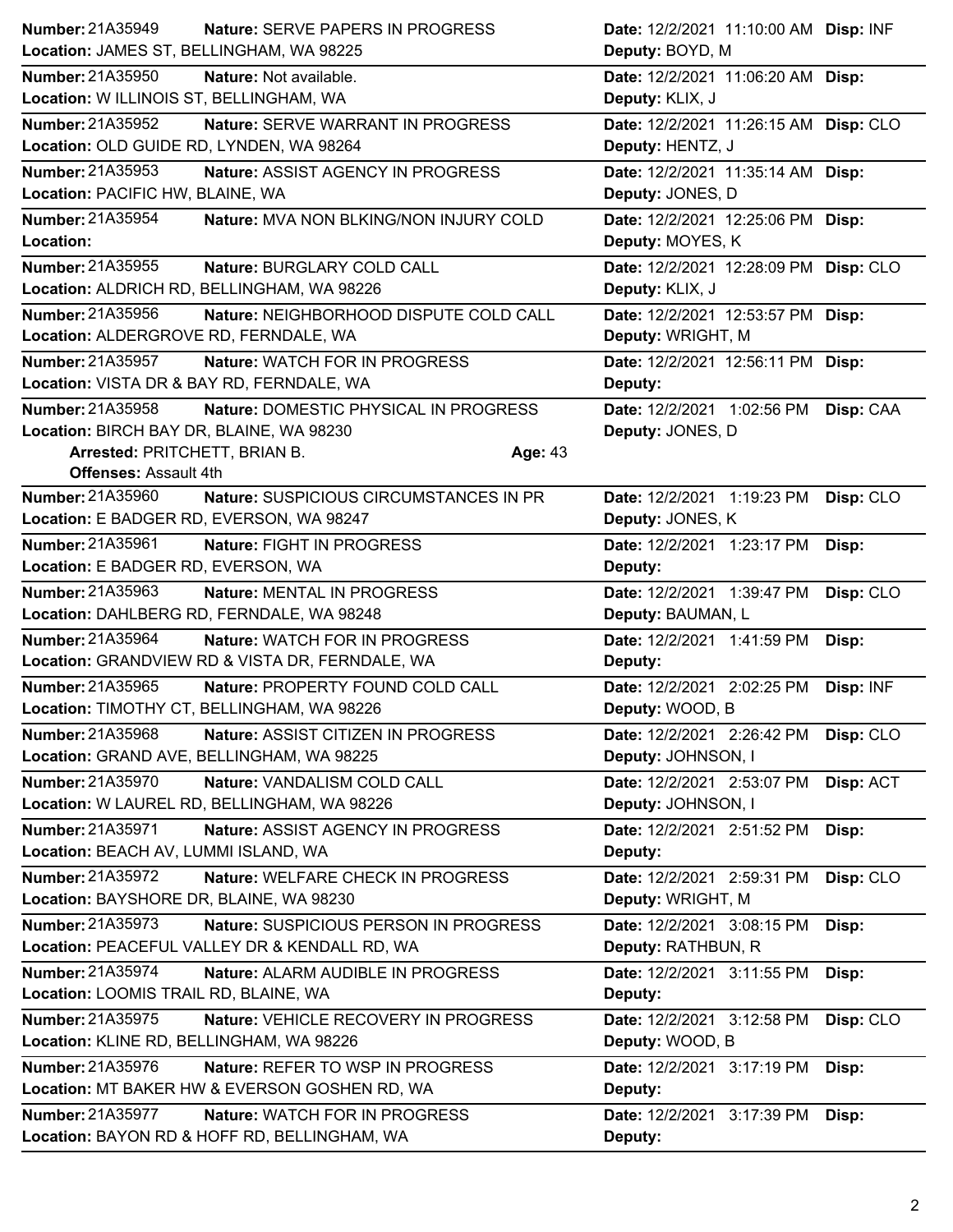| Number: 21A35978<br><b>Nature: ASSIST AGENCY IN PROGRESS</b>                                | Date: 12/2/2021 3:25:07 PM | Disp:     |
|---------------------------------------------------------------------------------------------|----------------------------|-----------|
| Location: KENDALL RD & OREGON TR, MAPLE FALLS, WA                                           | Deputy: RATHBUN, R         |           |
| Number: 21A35979<br>Nature: BURGLARY COLD CALL                                              | Date: 12/2/2021 3:26:24 PM | Disp:     |
| Location: BELL CT, MAPLE FALLS, WA                                                          | Deputy: VANDYKE, F         |           |
| Number: 21A35981<br>Nature: SERVE PAPERS IN PROGRESS                                        | Date: 12/2/2021 3:45:00 PM | Disp: INF |
| Location: GUIDE MERIDIAN, BELLINGHAM, WA 98226                                              | Deputy: BOYD, M            |           |
| Number: 21A35982<br>Nature: TROUBLE W/SUBJECT COLD CALL                                     | Date: 12/2/2021 3:49:45 PM | Disp: CLO |
| Location: PEACE PORTAL DR, BLAINE, WA 98230                                                 | Deputy: WRIGHT, M          |           |
| Number: 21A35983<br>Nature: NOISE IN PROGRESS                                               | Date: 12/2/2021 3:54:11 PM | Disp:     |
| Location: HANNEGAN RD, BELLINGHAM, WA                                                       | Deputy:                    |           |
| Number: 21A35986<br>Nature: ALARM AUDIBLE IN PROGRESS                                       | Date: 12/2/2021 4:11:06 PM | Disp: CLO |
| Location: GUIDE MERIDIAN, BELLINGHAM, WA 98226                                              | Deputy: ROFF, S            |           |
| <b>Number: 21A35987</b><br>Nature: FOLLOW UP                                                | Date: 12/2/2021 4:12:19 PM | Disp:     |
| Location:                                                                                   | Deputy: RATHBUN, R         |           |
| Number: 21A35988<br>Nature: VEHICLE THEFT COLD CALL                                         | Date: 12/2/2021 4:19:56 PM | Disp:     |
| Location: HAMPTON RD & NORTHWOOD RD, LYNDEN, WA                                             | Deputy:                    |           |
| Number: 21A35989<br>Nature: SUSPICIOUS CIRCUMSTANCES COLD                                   | Date: 12/2/2021 4:22:29 PM | Disp: CLO |
| Location: N TELEGRAPH RD, EVERSON, WA 98247                                                 | Deputy: VANDYKE, F         |           |
| Number: 21A35990<br>Nature: TRAFFIC HAZARD IN PROGRESS                                      | Date: 12/2/2021 4:24:18 PM | Disp: CLO |
| Location: MARINE DR, BELLINGHAM, WA 98226                                                   | Deputy: ROFF, S            |           |
| Number: 21A35991<br>Nature: BURGLARY COLD CALL                                              | Date: 12/2/2021 4:35:45 PM | Disp:     |
| Location: GOLDEN VALLEY DR, MAPLE FALLS, WA                                                 | Deputy: RATHBUN, R         |           |
| Number: 21A35993<br>Nature: TRAFFIC STOP                                                    | Date: 12/2/2021 5:02:17 PM | Disp: CAA |
| Location: COUNTRY LN, BELLINGHAM, WA 98225                                                  | Deputy: ASSINK, G          |           |
| Arrested: HORN, JACK C.<br>Age: 46                                                          |                            |           |
|                                                                                             |                            |           |
| <b>Offenses: Driving While License Susp</b>                                                 |                            |           |
| Number: 21A35994<br>Nature: THEFT COLD CALL                                                 | Date: 12/2/2021 5:14:09 PM | Disp:     |
| Location: IVY CT, MAPLE FALLS, WA                                                           | Deputy: RATHBUN, R         |           |
| Number: 21A35995<br>Nature: FIGHT IN PROGRESS                                               | Date: 12/2/2021 5:21:23 PM | Disp: CAA |
| Location: W AXTON RD, FERNDALE, WA 98248                                                    | Deputy: NIELSEN, A         |           |
| Arrested: GREEN, MARK D.<br>Age: 53                                                         |                            |           |
| <b>Offenses: Trespass, Real Property</b>                                                    |                            |           |
| Number: 21A35996<br>Nature: SHOTS IN PROGRESS                                               | Date: 12/2/2021 5:50:03 PM | Disp:     |
| Location: ROBERTS RD, BELLINGHAM, WA                                                        | Deputy: RATHBUN, R         |           |
| <b>Number: 21A35997</b><br>Nature: MVA INJURY IN PROGRESS                                   | Date: 12/2/2021 6:09:08 PM | Disp:     |
| Location: SAND RD & SMITH RD, BELLINGHAM, WA                                                | Deputy: THOMPSON, J        |           |
| Number: 21A35998<br>Nature: MVA INJURY IN PROGRESS                                          | Date: 12/2/2021 6:09:08 PM | Disp:     |
| Location: SAND RD & SMITH RD, BELLINGHAM, WA                                                | Deputy:                    |           |
| Number: 21A35999<br>Nature: MENTAL IN PROGRESS                                              | Date: 12/2/2021 6:26:43 PM | Disp: CLO |
| Location: PENCE AVE, BELLINGHAM, WA 98226                                                   | Deputy: JOHNSON, I         |           |
| <b>Number: 21A36000</b><br>Nature: WATCH FOR IN PROGRESS                                    | Date: 12/2/2021 6:37:40 PM | Disp:     |
| Location: LOOMIS TRAIL RD & KICKERVILLE RD, BLAINE, WA                                      | Deputy: JONES, D           |           |
| Number: 21A36001<br>Nature: TRESPASS COLD CALL                                              | Date: 12/2/2021 7:19:54 PM | Disp: CLO |
| Location: WHITECAP RD, BELLINGHAM, WA 98229                                                 | Deputy: JOHNSON, I         |           |
| Number: 21A36002<br>Nature: TRESPASS IN PROGRESS                                            | Date: 12/2/2021 7:39:47 PM | Disp: CLO |
| Location: GUIDE MERIDIAN, BELLINGHAM, WA 98226                                              | Deputy: NIELSEN, A         |           |
| Number: 21A36003<br>Nature: HARASSMENT COLD CALL                                            | Date: 12/2/2021 7:42:09 PM | Disp:     |
| Location: LAKE WHATCOM BL, BELLINGHAM, WA                                                   | Deputy: THOMPSON, J        |           |
| Number: 21A36004<br>Nature: MENTAL IN PROGRESS<br>Location: PENCE AVE, BELLINGHAM, WA 98226 | Date: 12/2/2021 7:45:37 PM | Disp: CLO |